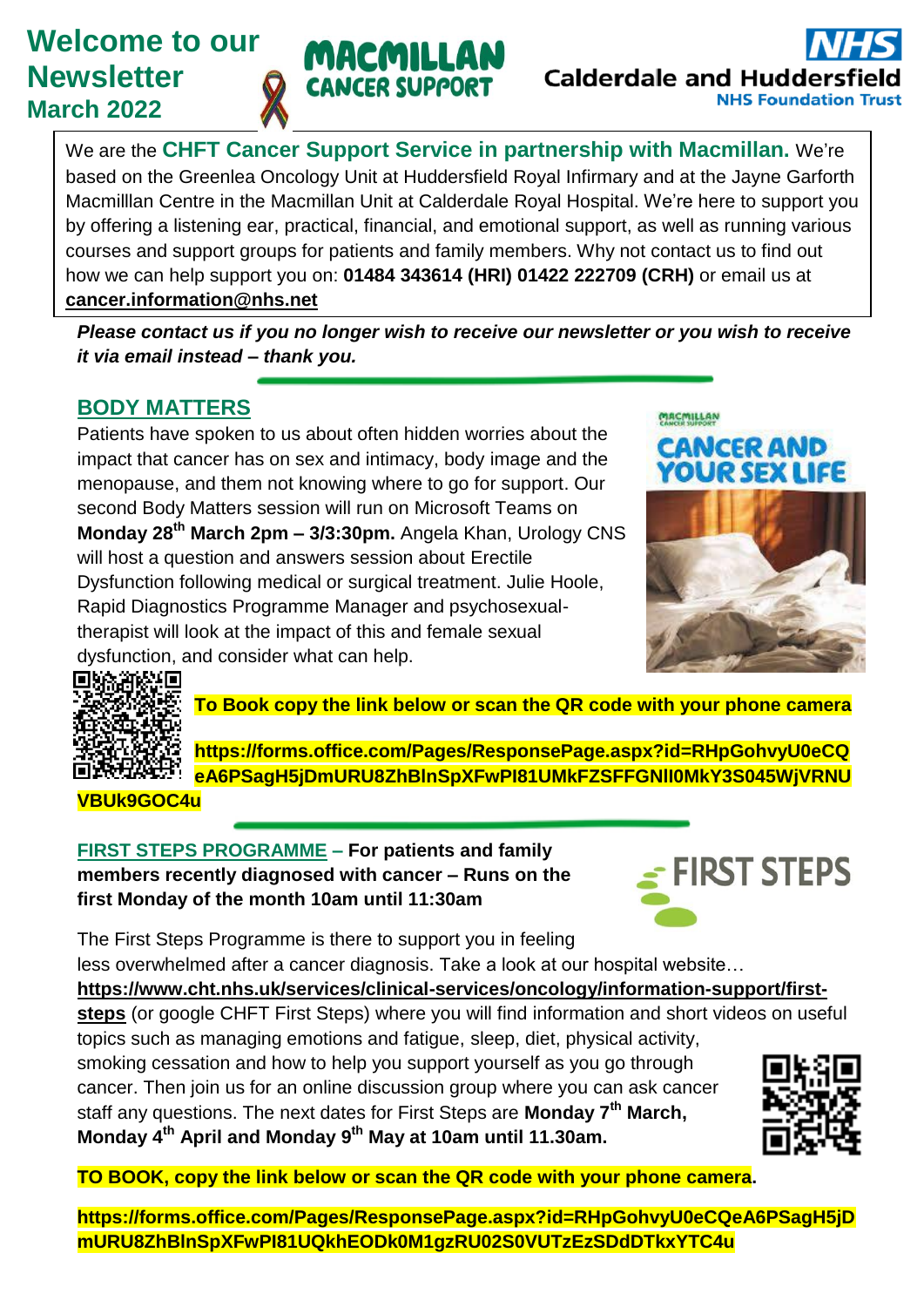#### **VIRTUAL SUPPORT GROUPS IN MARCH, APRIL & MAY 2022**

**The dates for our online support groups, via Microsoft Teams are:**

 **Virtual Macmillan Health Walk 2pm until 3pm**

 **Thursday 3rd March Thursday 7th April** 

We are pleased to let you know that we are currently planning the relaunch of our face-to-face walking group in Greenhead Park. We will keep you updated about this and are looking forward to hopefully seeing you all in person again soon!

 **Virtual Macmillan Coffee Support Group 2pm until 3pm**

 **Wednesday 16th March Wednesday 20th April Wednesday 18th May** 



*\*All of our courses are currently running online via Microsoft Teams. If you are unable to access the internet, we can send you the content in alternative formats. If you require technical support, please do not hesitate to contact us for support as we can arrange a test call before the event. Family members/friends are also welcome.*

# **BREAST BUDDIES – supporting those who are going through treatment or have finished treatment for breast cancer**



Breast Buddies is a monthly support group whose aim is to support people who are going through treatment or who have finished treatment for breast cancer and are maybe feeling a little lost. You are welcome to take a friend along.

Meetings are held on the last Monday of the month except in December 2022 at **Lower Hopton Working Men's Club, 53 North Street, Mirfield, WF14 8PN.** 

You can also contact Breast Buddies on **07741258812 / 07929797119** for more details.

#### **COVID-19 SUPPORT - Community response**

The Covid-19 Community Response is aimed at supporting those who are most vulnerable and in need of support, and who cannot currently get this help directly from friends, relatives or neighbours. Although we know that Covid rules and restrictions have changed, you can still register with the local council and ask for help with shopping/collecting prescriptions/dog walking etc. Below are the links or phone numbers you need:

 Up to date Covid guidance for people who are extremely vulnerable is here: **[https://www.gov.uk/coronavirus-extremely](https://www.gov.uk/coronavirus-extremely-vulnerable)[vulnerable](https://www.gov.uk/coronavirus-extremely-vulnerable)**



 Also register with your local council: For Calderdale residents – phone 01422 392890 or follow this link: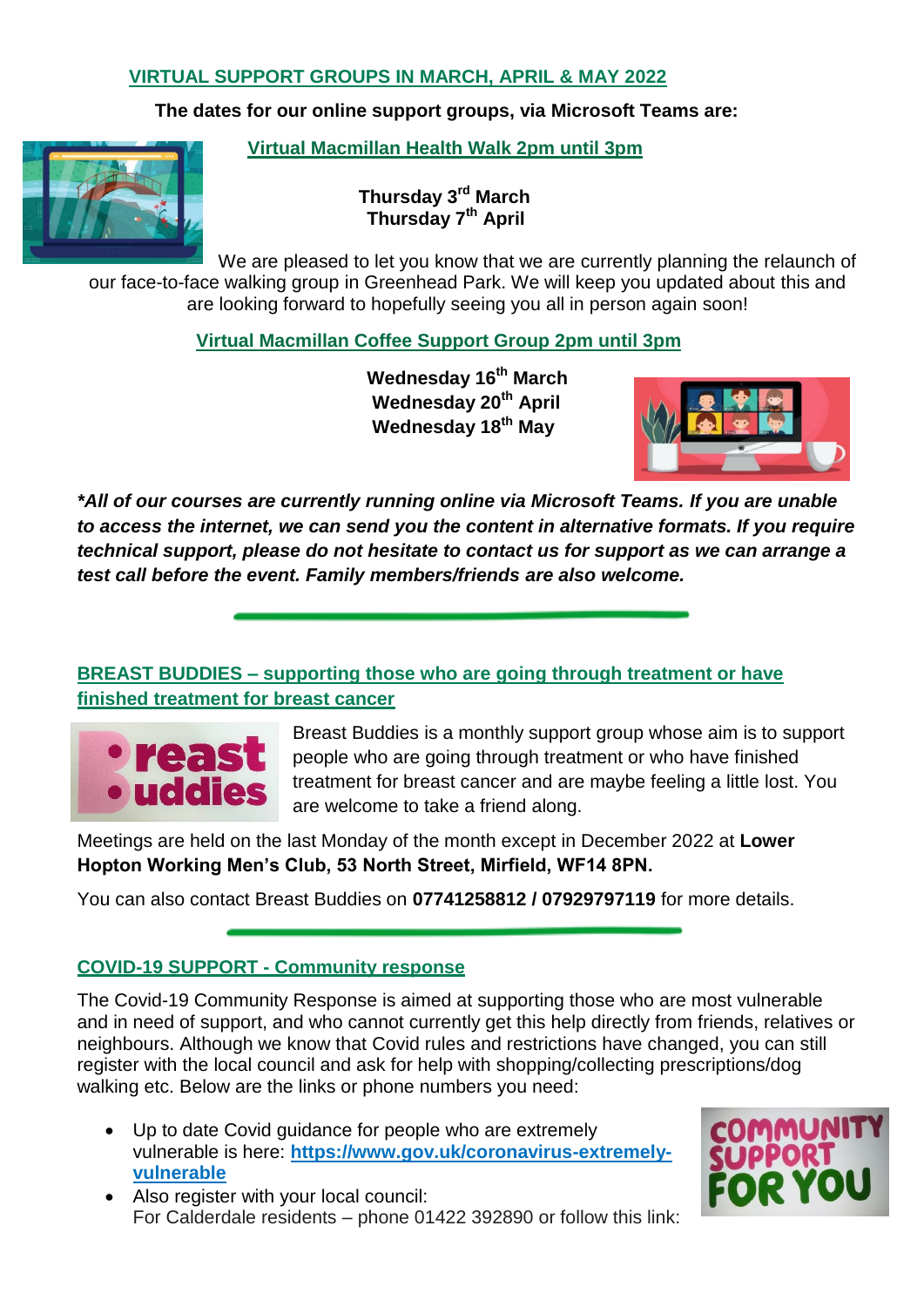**[https://calderdale.gov.uk/v2/coronavirus/community-support/request-support](https://calderdale.gov.uk/v2/coronavirus/community-support/request-support?fbclid=IwAR0BnAf2Ad2dUApd2fN3uObdpUVOQLaUfZH_S8CkfgQxc_ljg6s6Y3Q1vZk)**

 For Kirklees residents - phone 01484 226919 or follow this link – **https://www.kirklees.gov.uk/beta/advice-support-and-sharing/covid-19 community-response.aspx**

The **Staying Well Project in Calderdale** are also offering support for vulnerable people during isolation – this may include shopping/collecting prescriptions and telephone befriending. You can contact them by phone – 01422 392767 or email [stayingwellproject@calderdale.gov.uk](mailto:stayingwellproject@calderdale.gov.uk)

|                                                                                | <b>HEADWRAPPERS - Virtual Hair Loss Support</b>                                                                                                                                                                                                                                                        |
|--------------------------------------------------------------------------------|--------------------------------------------------------------------------------------------------------------------------------------------------------------------------------------------------------------------------------------------------------------------------------------------------------|
| <b>Scarf tying</b><br>techniques                                               | The Charity 'HeadWrappers' is a hair loss advisory service, focusing on                                                                                                                                                                                                                                |
| <b>Free Headscarf</b><br>posted to your<br>home                                | alternatives to wigs, helping with scarf tying and teaching practical tips<br>around scalp care. Virtual sessions aim to help people look good and feel<br>more confident about themselves as they undergo cancer treatments which<br>may cause hair loss. The session gives you the chance to ask any |
| <b>Practical tips</b><br>for hair and                                          | questions. When you register, the charity will also kindly send you a free<br>scarf to practice tying in the virtual session.                                                                                                                                                                          |
| scalp care<br><b>Talk through</b><br><b>concerns over</b>                      | The Headwrappers Hair Loss Support Sessions are on the<br>second Tuesday evening and the third Wednesday morning<br>of every month so upcoming dates are:                                                                                                                                              |
| hair loss                                                                      | Tuesday, March 8th, 7:00 - 8:00 pm                                                                                                                                                                                                                                                                     |
| <b>Feel more</b>                                                               | Wednesday, March 16th, 11:00 am - 12:00 pm                                                                                                                                                                                                                                                             |
| confident<br>coping with                                                       | Please contact the number below to book a place                                                                                                                                                                                                                                                        |
| hair loss                                                                      | The support session is run via Microsoft Teams.                                                                                                                                                                                                                                                        |
| Please also have a look at the charity's website to find out more information: |                                                                                                                                                                                                                                                                                                        |

[www.headwrappers.org](http://www.headwrappers.org/) - 0203 633 4713

# **JENNIFER YOUNG – Beauty Despite Cancer and Hair loss support for Breast Cancer patients**

Founded by Jennifer Young in 2013, Beauty Despite Cancer is the recognised expert in specialist skincare for those living with and beyond cancer. Not only do they sell a range of products to help with skincare and hair loss during cancer, but they also have a website that is full advice and tips to help those in need. While it's not often spoken about, the side effects of

cancer treatment can be extremely distressing, at a time when people are already going through enough. Hair loss is often rated as one of the most common and feared aspects of chemotherapy. Jennifer's website has a range of different tips and advice on hair loss and scalp care, itchy skin, and fatigue,



just to name a few. Please see the link below for more information and advice on hair loss:

**https://www.beautydespitecancer.com/blogs/hair-loss**